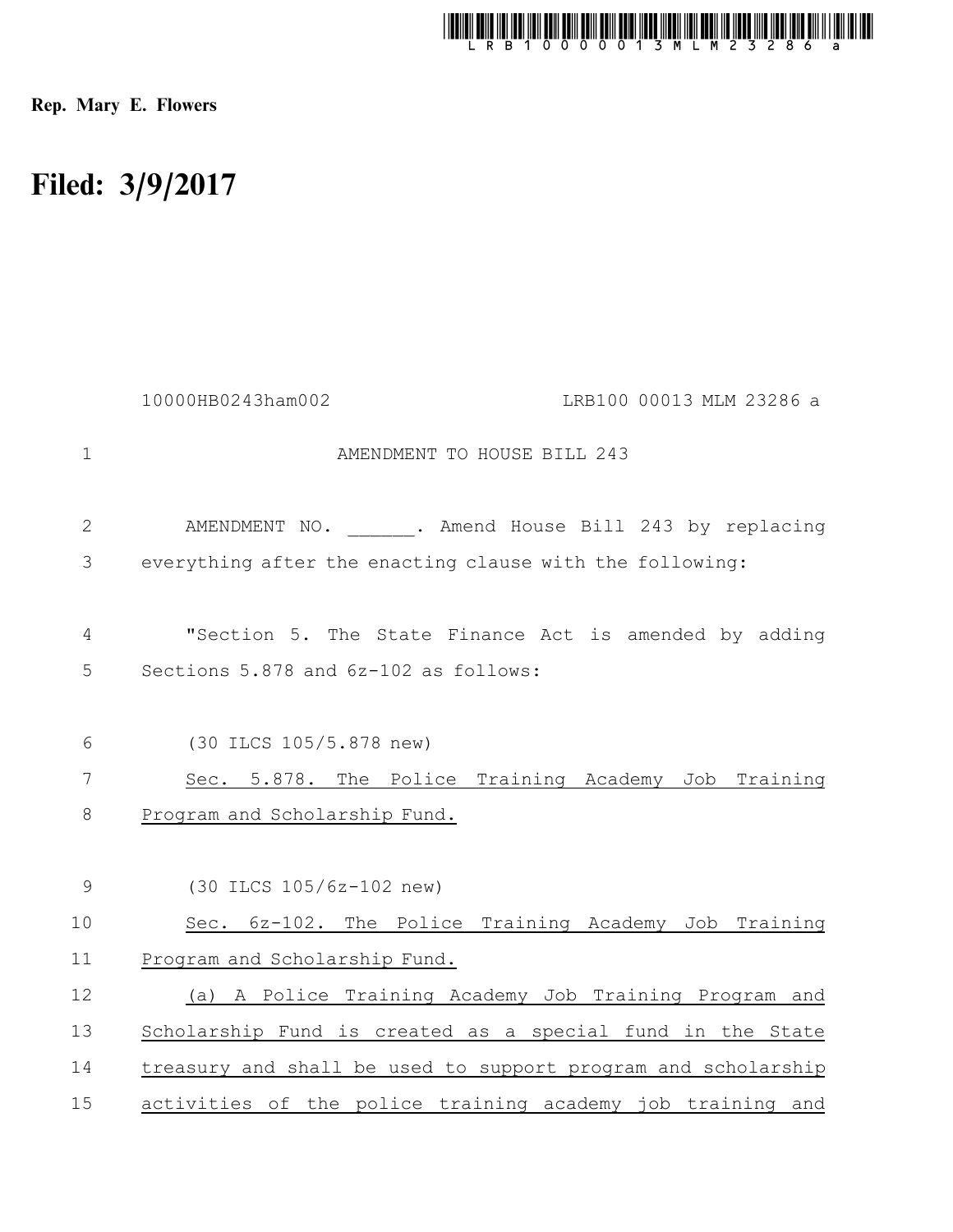10000HB0243ham002 -2- LRB100 00013 MLM 23286 a

scholarship programs established under Section 22-83 of the School Code and Section 65.95 of the Higher Education Student Assistance Act. Moneys from fees, gifts, grants, and donations received by the State Board of Education and Illinois Student Assistance Commission for purposes of supporting these programs and scholarships shall be deposited into the Police Training Academy Job Training Program and Scholarship Fund. (b) The State Board of Education; the Illinois Student Assistance Commission; and participating counties, school districts, and law enforcement partners may seek federal, State, and private funds to support the police training academy job training and scholarship programs established under Section 22-83 of the School Code and Section 65.95 of the Higher Education Student Assistance Act. Section 10. The School Code is amended by adding Section 1 2 3 4 5 6 7 8 9 10 11 12 13 14 15

22-83 as follows: 16

(105 ILCS 5/22-83 new) Sec. 22-83. Police training academy job training program. (a) In a county of 175,000 or more inhabitants, any school district with a high school shall establish one or more partnerships with a local police department, county sheriff, or police training academy to establish a jobs training program for high school students. The school district shall establish its partnership or partnerships on behalf of all of the high 17 18 19 20 21 22 23 24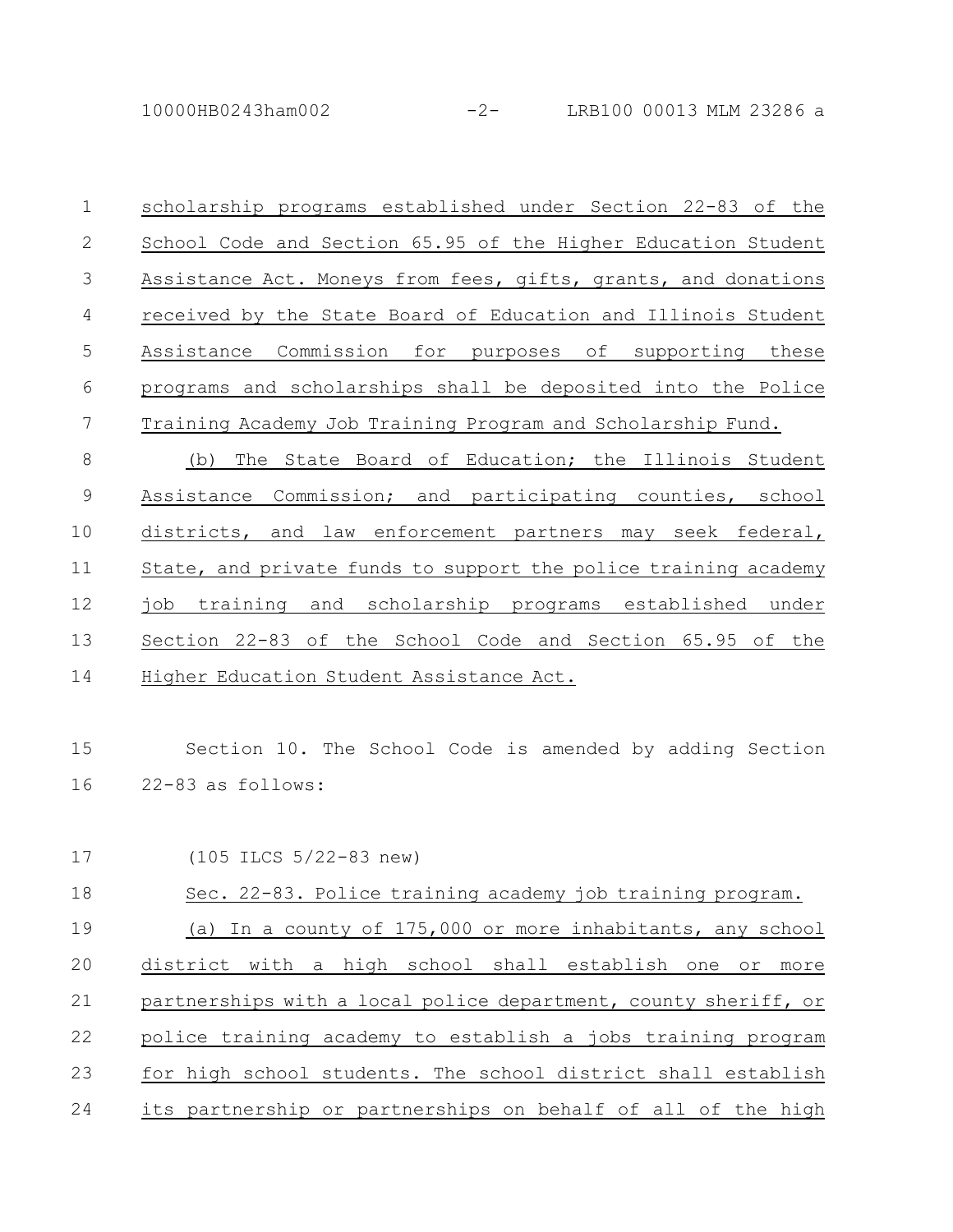10000HB0243ham002 -3- LRB100 00013 MLM 23286 a

| $\mathbf 1$   | schools in the district; no high school shall establish a      |
|---------------|----------------------------------------------------------------|
| $\mathbf{2}$  | partnership for this purpose separate<br>from the school       |
| $\mathcal{S}$ | district's partnership under this Section. The jobs training   |
| 4             | program shall be open to all students, regardless of prior     |
| 5             | academic history. However, to encourage and<br>maintain        |
| 6             | successful program participation and partnerships, the school  |
| 7             | districts and their partner agencies may impose specific       |
| 8             | program requirements.                                          |
| $\mathcal{G}$ | The State Board of Education shall track participation<br>(b)  |
| 10            | and the success of students participating in the jobs training |
| 11            | program established under this Section and annually publish a  |
| 12            | report on its website examining the program and its success.   |
|               |                                                                |
| 13            | Section 15. The Higher Education Student Assistance Act is     |
| 14            | amended by adding Section 65.95 as follows:                    |
|               |                                                                |
| 15            | (110 ILCS 947/65.95 new)                                       |
| 16            | Sec. 65.95. Police training academy<br>job<br>training         |
| 17            | scholarship program.                                           |
| 18            | (a) The Commission shall, each year, receive applications      |
| 19            | for scholarships under this Section. An applicant is eligible  |
| 20            | for a scholarship under this Section if the Commission finds   |
| 21            | the applicant has successfully completed the police<br>that    |
| 22            | training academy job training program established under        |
| 23            | Section 22-83 of the School Code and been accepted to a public |
| 24            | institution of higher learning in the State.                   |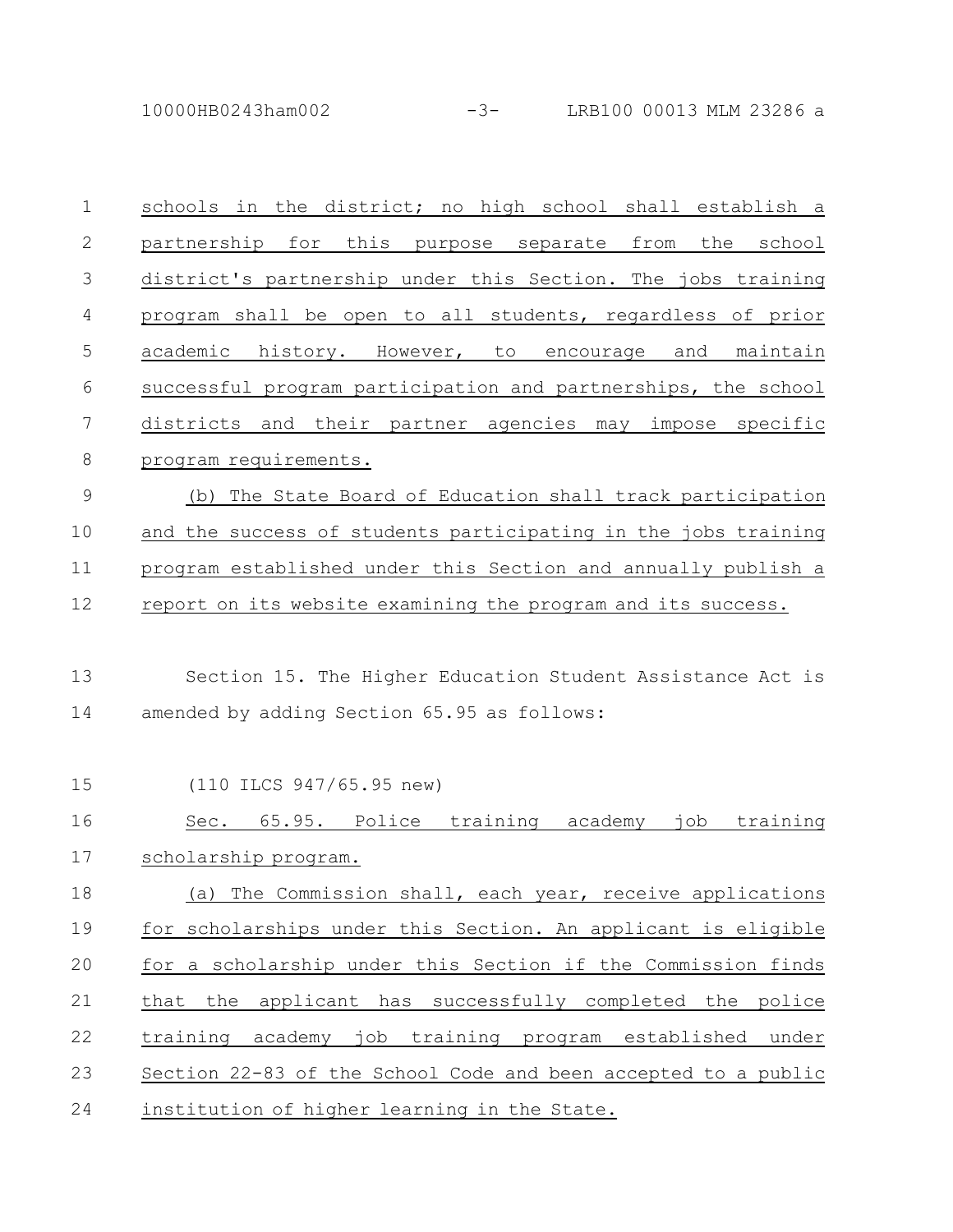(b) Applicants who are determined to be eligible for assistance under this Section shall receive, subject to appropriation from the Police Training Academy Job Training Program and Scholarship Fund, a renewable scholarship to be applied to tuition and mandatory fees and paid directly to the public institution of higher learning at which the applicant is enrolled. However, the total amount of assistance awarded by the Commission under this Section to an individual in any fiscal year, when added to other financial assistance awarded by the Commission to that individual for that fiscal year, must not exceed the cost of attendance at the institution of higher learning at which the student is enrolled. 1 2 3 4 5 6 7 8 9 10 11 12

(c) A scholarship awarded under this Section may be renewed for a total of up to 4 years of full-time enrollment. The Commission may by rule set the academic requirements necessary to maintain participation in the program. 13 14 15 16

(d) Students granted a scholarship under this Section shall be granted access to any needed noncredit remedial courses in order to ensure academic success at the public institution of higher learning. Students granted a scholarship under this Section shall also be admitted to a student retention program offered by the public institution of higher learning, including, but not limited to, any CHANCE program the public institution may have established. 17 18 19 20 21 22 23 24

(e) The Commission shall make all necessary and proper rules not inconsistent with this Section for its effective 25 26